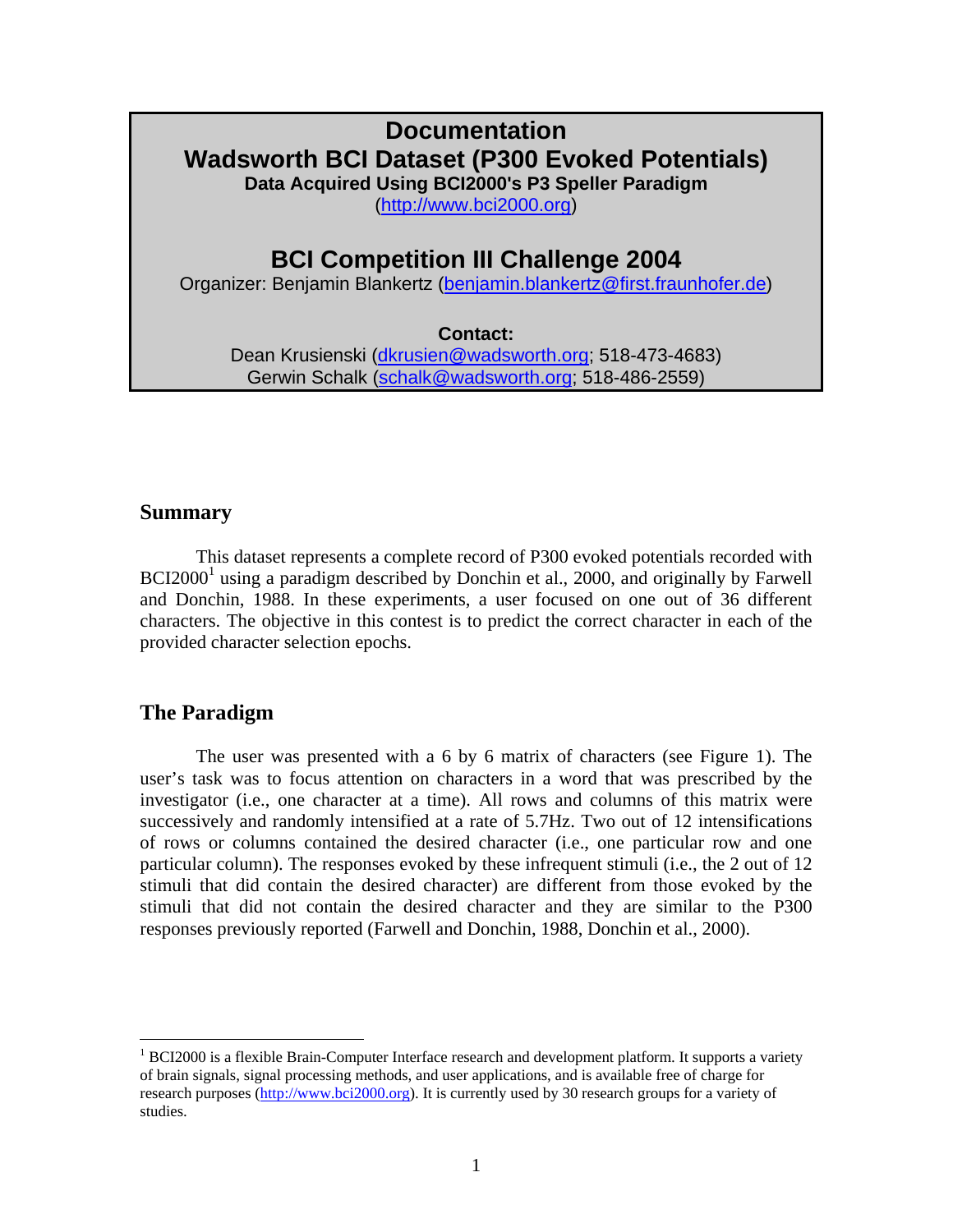

**Figure 1:** This figure illustrates the user display for this paradigm. In this example, the user's task is to spell the word "SEND" (one character at a time). For each character, all rows and columns in the matrix were intensified a number of times (e.g., the third row in this example) as described in the text.

#### **Data Collection**

We collected signals (bandpass filtered from 0.1-60Hz and digitized at 240Hz) from two subjects in five sessions each. Each session consisted of a number of runs. In each run, the subject focused attention on a series of characters. For each character epoch in the run, user display was as follows: the matrix was displayed for a 2.5 s period, and during this time each character had the same intensity (i.e., the matrix was blank). Subsequently, each row and column in the matrix was randomly intensified for 100ms (i.e., resulting in 12 different stimuli – 6 rows and 6 columns). After intensification of a row/column, the matrix was blank for 75ms. Row/column intensifications were block randomized in blocks of 12. The sets of 12 intensifications were repeated 15 times for each character epoch (i.e., any specific row/column was intensified 15 times and thus there were 180 total intensifications for each character epoch). Each character epoch was followed by a 2.5 s period, and during this time the matrix was blank. This period informed the user that this character was completed and to focus on the next character in the word that was displayed on the top of the screen (the current character was shown in parentheses).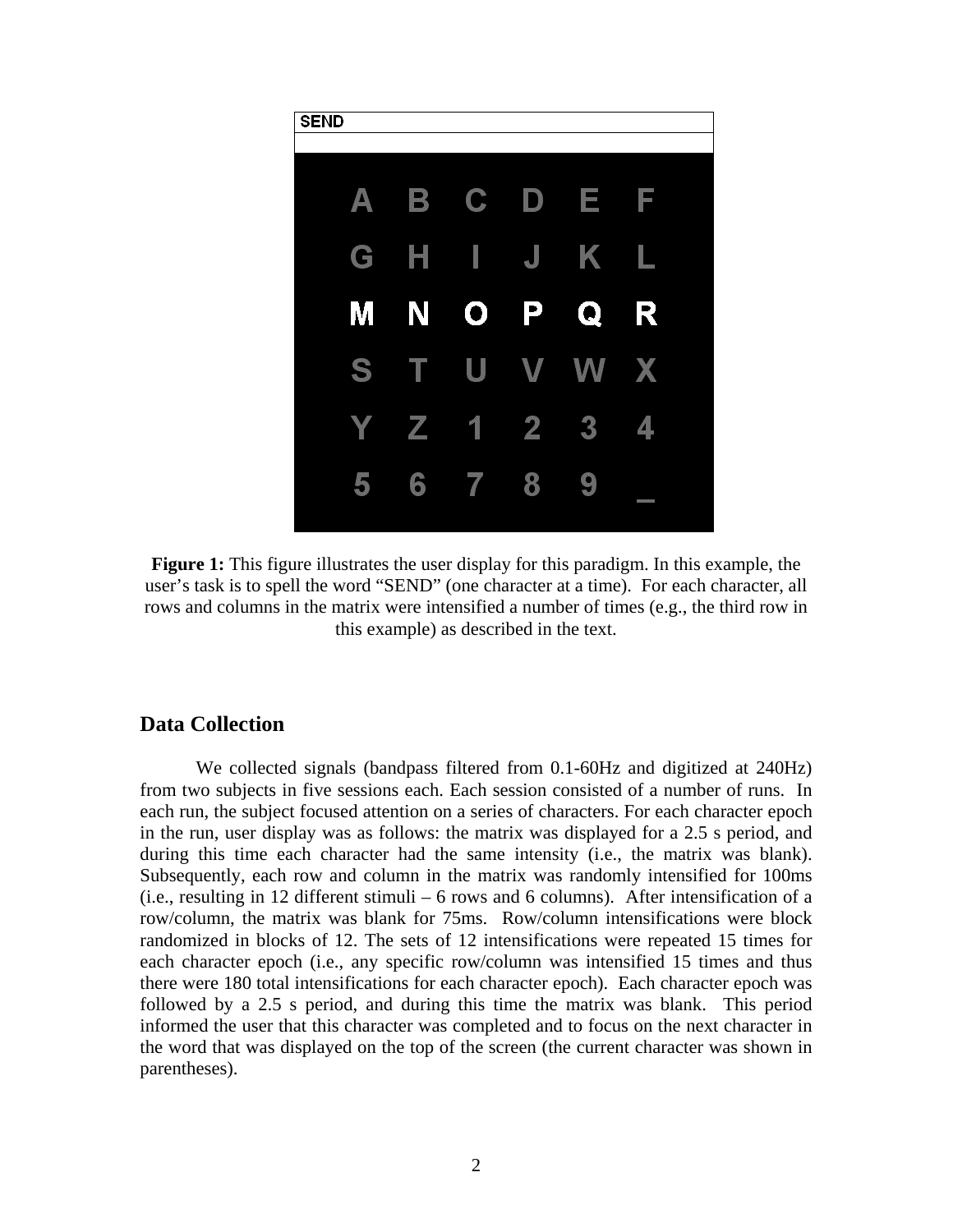

**Figure 2:** This diagram illustrates electrode designations (Sharbrough, 1991) and channel assignment numbers as used in our experiments.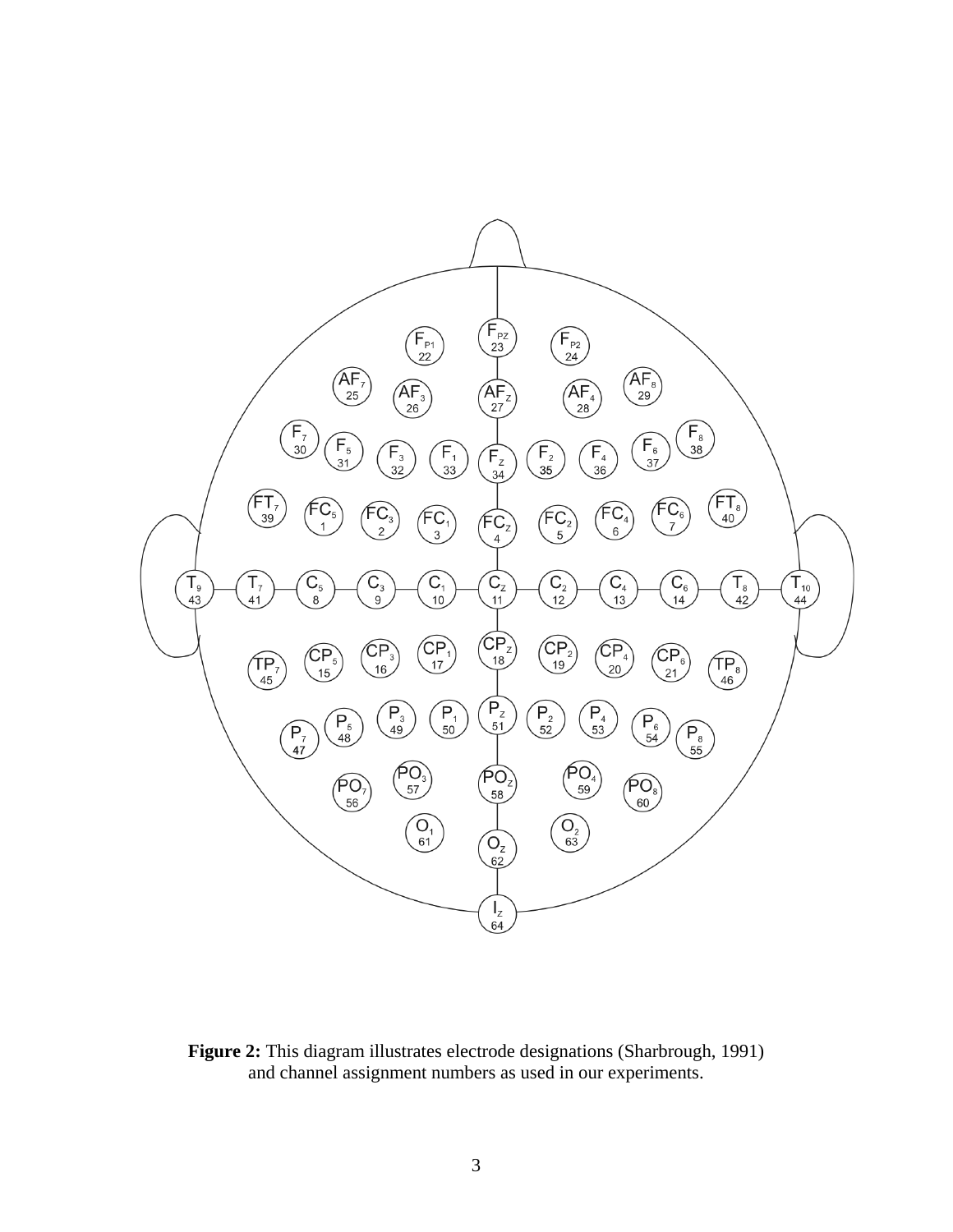## **The Competition Data Set**

For the competition data set the recorded data has been converted into 4 Matlab \*.mat files, one training (85 characters) and one test (100 characters) for each of the two subjects A and B. All of the data is stored in *single precision* and may need to be converted to double precision (using the *double* command) depending on the version of Matlab used. For each \*.mat file, the recorded 64 channel EEG signal is organized in one big matrix (*Signal*) as illustrated in Figure 3. Note that, because the subjects' task was to spell actual words in each run, the character epochs have been scrambled in the training and test sets to prevent identification of the correct test set characters by the participants. The other relevant variables included are described below. The structure of each variable is given in Figure 3.

For each sample in the *Signal* matrix, associated events are coded using the following variables:

| Flashing:     | 1 when row/column was intensified, 0 otherwise                            |  |  |
|---------------|---------------------------------------------------------------------------|--|--|
| StimulusCode: | 0 when no row/column is being intensified (i.e., matrix is blank)         |  |  |
|               | 16 for intensified columns (1  left-most column)                          |  |  |
|               | $712$ for intensified rows $(7$ upper-most row)                           |  |  |
|               | See Figure 4 for details.                                                 |  |  |
| StimulusType: | 0 when no row/column is being intensified or intensified                  |  |  |
|               | row/column does not contain desired character                             |  |  |
|               | 1 when intensified row/character does contain the desired character       |  |  |
|               | This variable provides an easy access to the labels in the training       |  |  |
|               | sets in that it can be used to separate the responses that did contain    |  |  |
|               | the desired character from the ones that did not. (Obviously, this        |  |  |
|               | could also be done using the variable <i>Stimulus Code</i> in conjunction |  |  |
|               | with the <i>TargetChar</i> that the user focused on.)                     |  |  |
| TargetChar:   | The correct character label for each character epoch in the               |  |  |
|               | training data.                                                            |  |  |

It only takes a few steps to extract the signal waveforms associated with the intensification of a particular row/column:

- For one or more channels, collect a period of signal samples at the start of each intensification, i.e., whenever *Flashing* changes from 0 to 1 (note: each character epoch of the data set starts at the first flash, i.e. *Flashing=1* for the first data sample in each epoch).
- Accumulate the signal samples in 12 separate buffers, according to the *StimulusCode* of the corresponding stimulus. For each character epoch, each buffer should contain the 15 sample periods – one for each intensification of the given row/column. Each character in the matrix is represented by the row/column intersection as illustrated in Figure 4.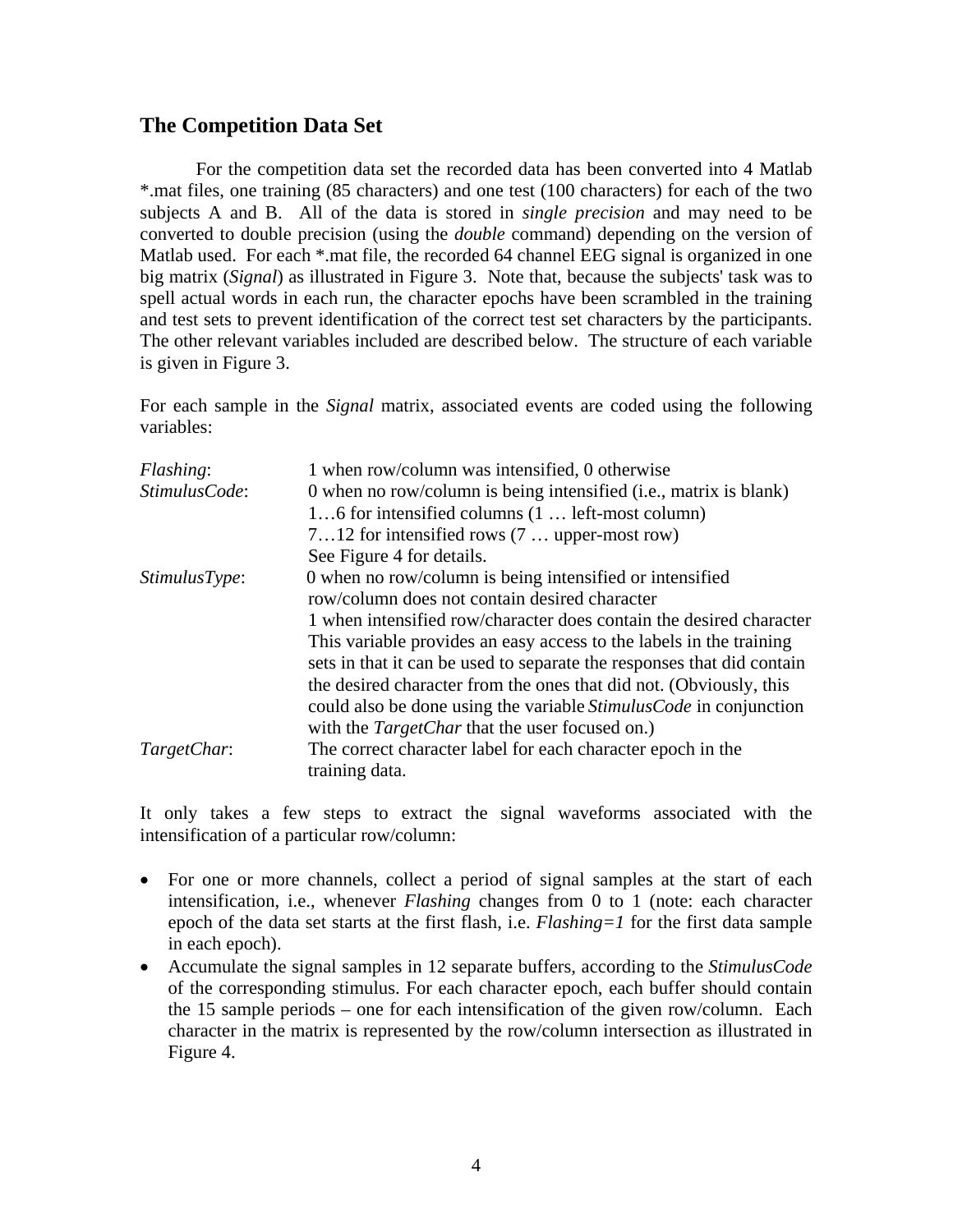| <b>Variable</b>  | <b>Dimension 1</b>     | <b>Dimension 2</b>             | <b>Dimension 3</b> |
|------------------|------------------------|--------------------------------|--------------------|
| Signal:          | <b>Character Epoch</b> | <b>Samples</b><br>$\mathbf{X}$ | X Channels         |
| <b>Flashing:</b> | <b>Character Epoch</b> | <b>Samples</b><br>X            |                    |
| StimulusCode:    | <b>Character Epoch</b> | <b>Samples</b><br>X            |                    |
| StimulusType:    | <b>Character Epoch</b> | <b>Samples</b><br>$\mathbf{X}$ |                    |
| TargetChar:      | <b>Character Epoch</b> | <b>Samples</b>                 |                    |

**Figure 3:** This figure illustrates the content of each Matlab file. (The test data set does not contain *StimulusType* and *TargetChar*.) Channel numbers in the variable *Signal* correspond to numbers in Figure 2.



**Figure 4:** This figure illustrates the assignment of the variable *StimulusCode* to different row/column intensifications.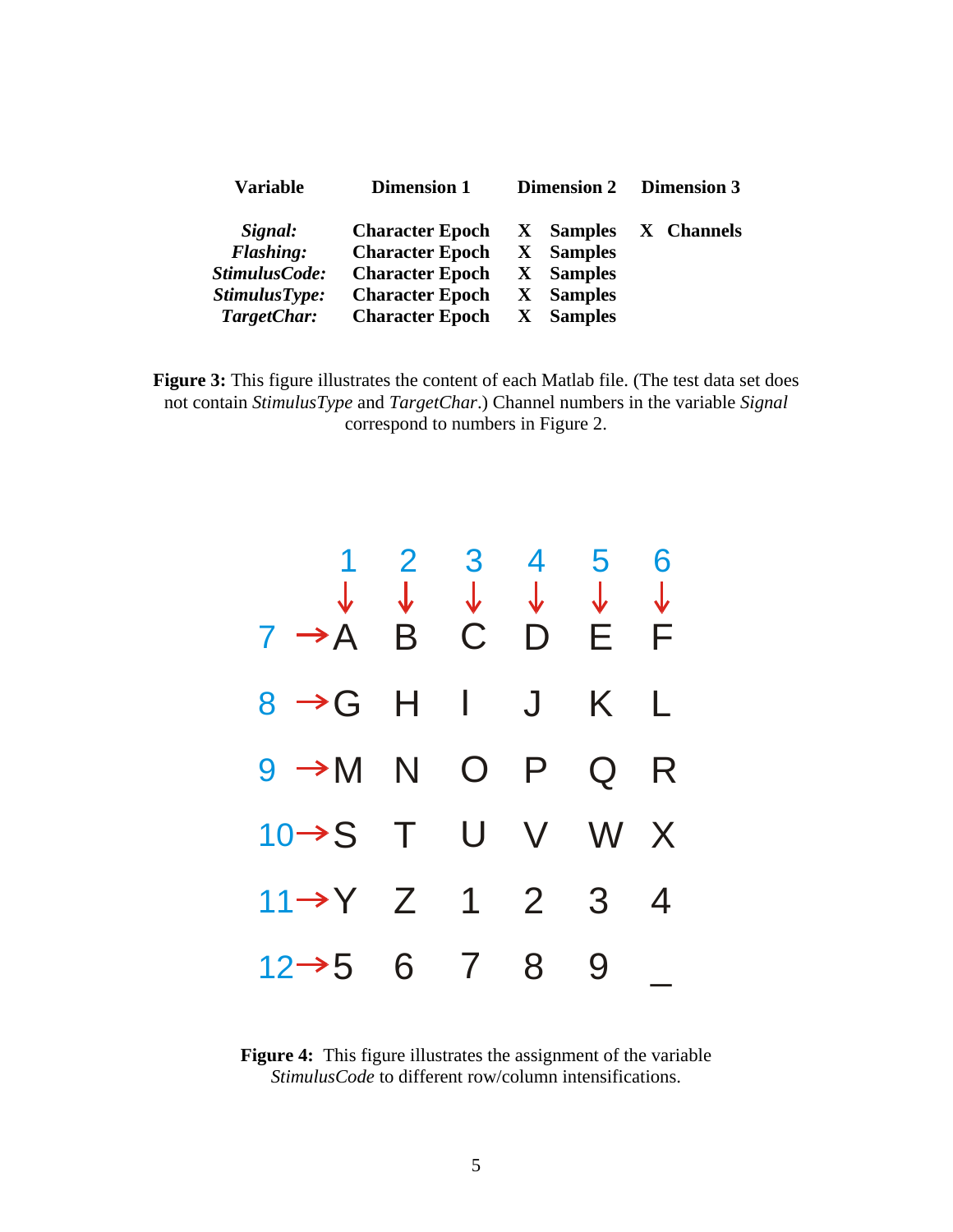## **Demonstration Code**

#### • example.m

This program extracts the stimuli from channel Cz and uses a very simplistic "peak picking" algorithm to predict the target for each character epoch in the training data for Subject A. This example uses the average of all 15 intensifications to perform the classification. To execute the code, change the Matlab directory to the directory containing the files and type "example" in the command window.



#### **Demonstration Analyses**

**Figure 5:** This figure shows a topography of values of  $r^2$  (i.e., the proportion of the signal variance that was due to whether the row/column did or did not contain the desired character), calculated for one sample at 310ms after stimulus presentation. This topography shows that there is a spatially fairly wide-spread difference at 310ms after intensification of a row/column that is different for rows/columns that did vs. ones that did not contain the desired character.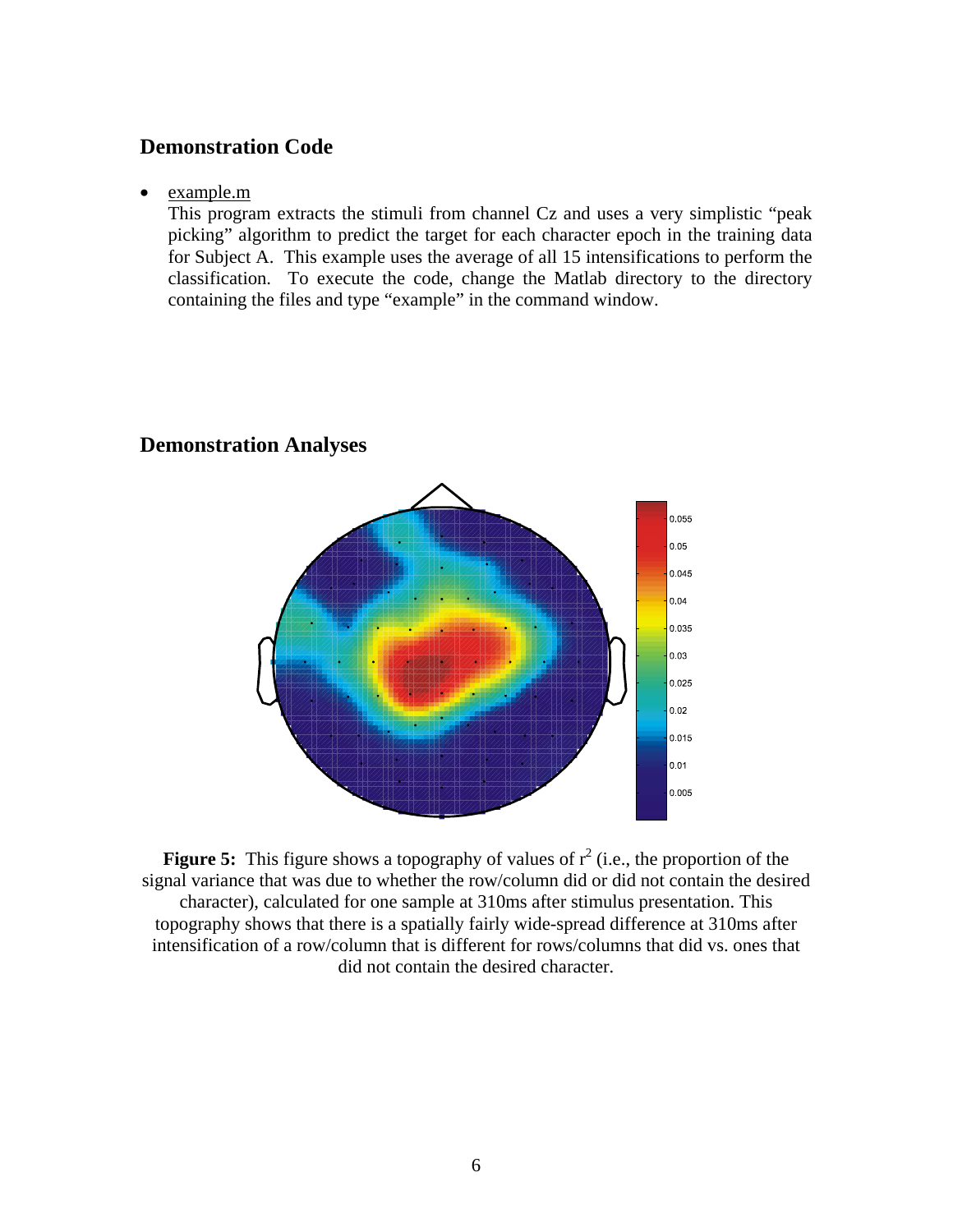

**Figure 6:** This figure shows an example time course of average signal waveforms (at  $C$ z) and of  $r^2$  (i.e., the proportion of the signal variance that was due to whether the row/column did (oddball) or did not contain the desired character (standard)).



**Figure 7:** This figure shows averaged responses for each character (each character response is calculated as the average of the corresponding average row and column responses), and the character that was predicted for these data using a very simple classification procedure.